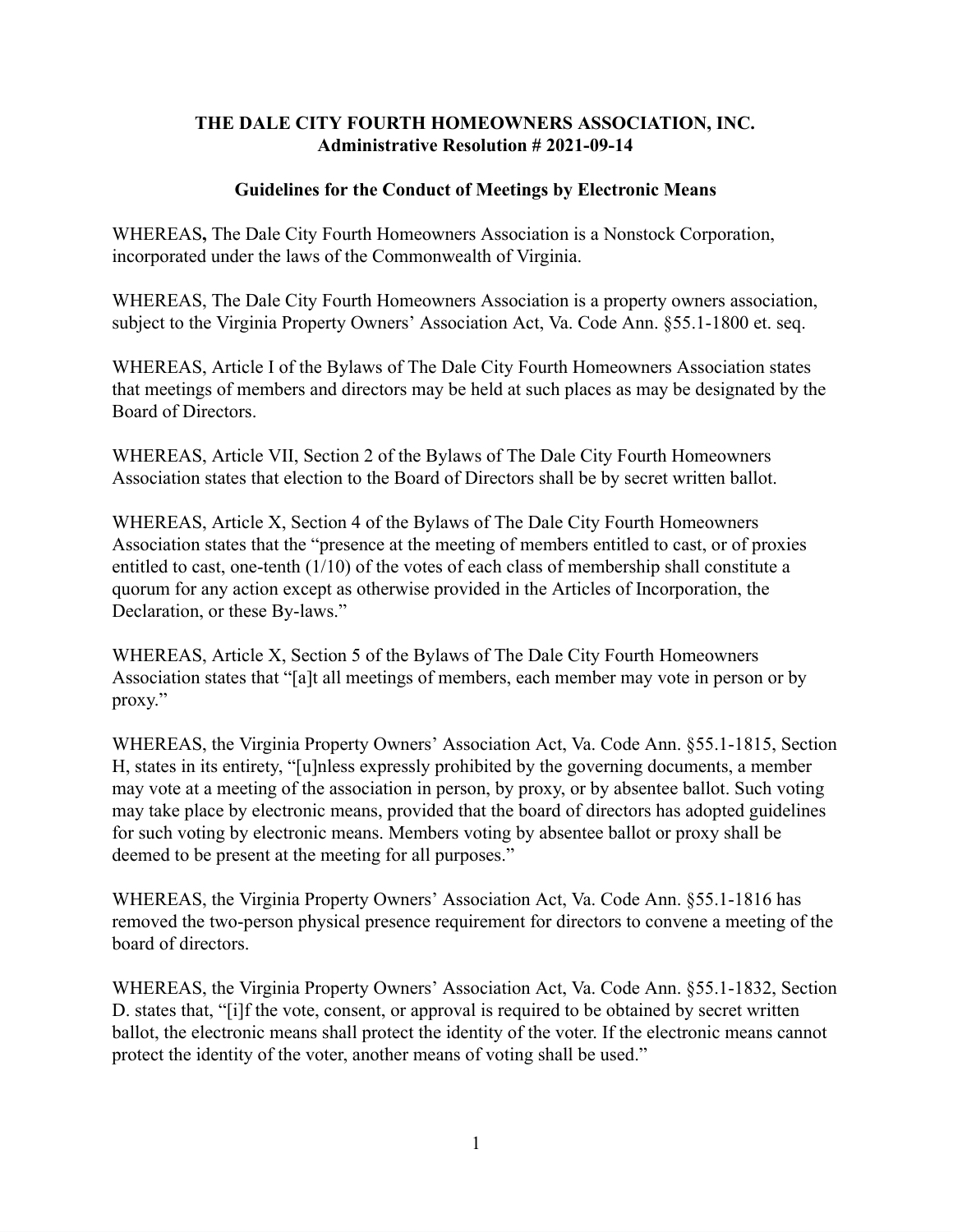WHEREAS, the Virginia Property Owners' Association Act, Va. Code Ann. §55.1-1832, Section F. states in its entirety, "[a]ny meeting of the association, the board of directors, or any committee may be held entirely or partially by electronic means, provided that the board of directors has adopted guidelines for the use of electronic means for such meetings. Such guidelines shall ensure that persons accessing such meetings are authorized to do so and that persons entitled to participate in such meetings have an opportunity to do so. The board of directors shall determine whether any such meeting may be held entirely or partially by electronic means."

WHEREAS, the Virginia Property Owners' Association Act, Va. Code Ann. §55.1-1832, Section G. mandates a reasonable alternative to conduct business with the association for persons who do not have the capability or desire to conduct business using electronic means.

WHEREAS, the Virginia Nonstock Corporation Act, Va. Code Ann. §13.1-844.2, "Remote participation in annual and special meetings," Section B states in its entirety, "[m]embers participating in a members' meeting by means of remote communication shall be deemed present and may vote at such a meeting if the corporation has implemented reasonable measures to:

- 1. Verify that each person participating remotely is a member or a member's proxy; and
- 2. Provide such members a reasonable opportunity to participate in the meeting and to vote on matters submitted to the members, including an opportunity to read or hear the proceedings of the meeting, substantially concurrently with such proceedings.

WHEREAS, the Virginia Nonstock Corporation Act, Va. Code Ann. §13.1-844.2, "Remote participation in annual and special meetings," Section C states in its entirety, "[u]nless the articles of incorporation or bylaws require the meetings of members to be held at a place, the board of directors may determine that any meeting of the members shall not be held at any place and shall be instead held solely by means of remote communication in conformity with Subsection B."

NOW, THEREFORE, BE IT RESOLVED that the Board duly adopts the following Guidelines for the conduct of meetings by electronic means.

- **I.** These Guidelines apply to all meetings of The Dale City Fourth Homeowners Association, including but not limited to; Annual and Special Member's Meetings, Regular and Special Meetings of the Board of Directors, Committee Meetings, and Hearings before a Committee or the Board of Directors.
- **II.** The Board of Directors shall identify the type of technology to be used for the conduct of meetings by electronic means and promulgate the identity of the technology to the membership at large.
- **III.** All Notices of Meetings shall identify the type of technology used, the link to access the specific meeting and the password. The Association shall distribute to the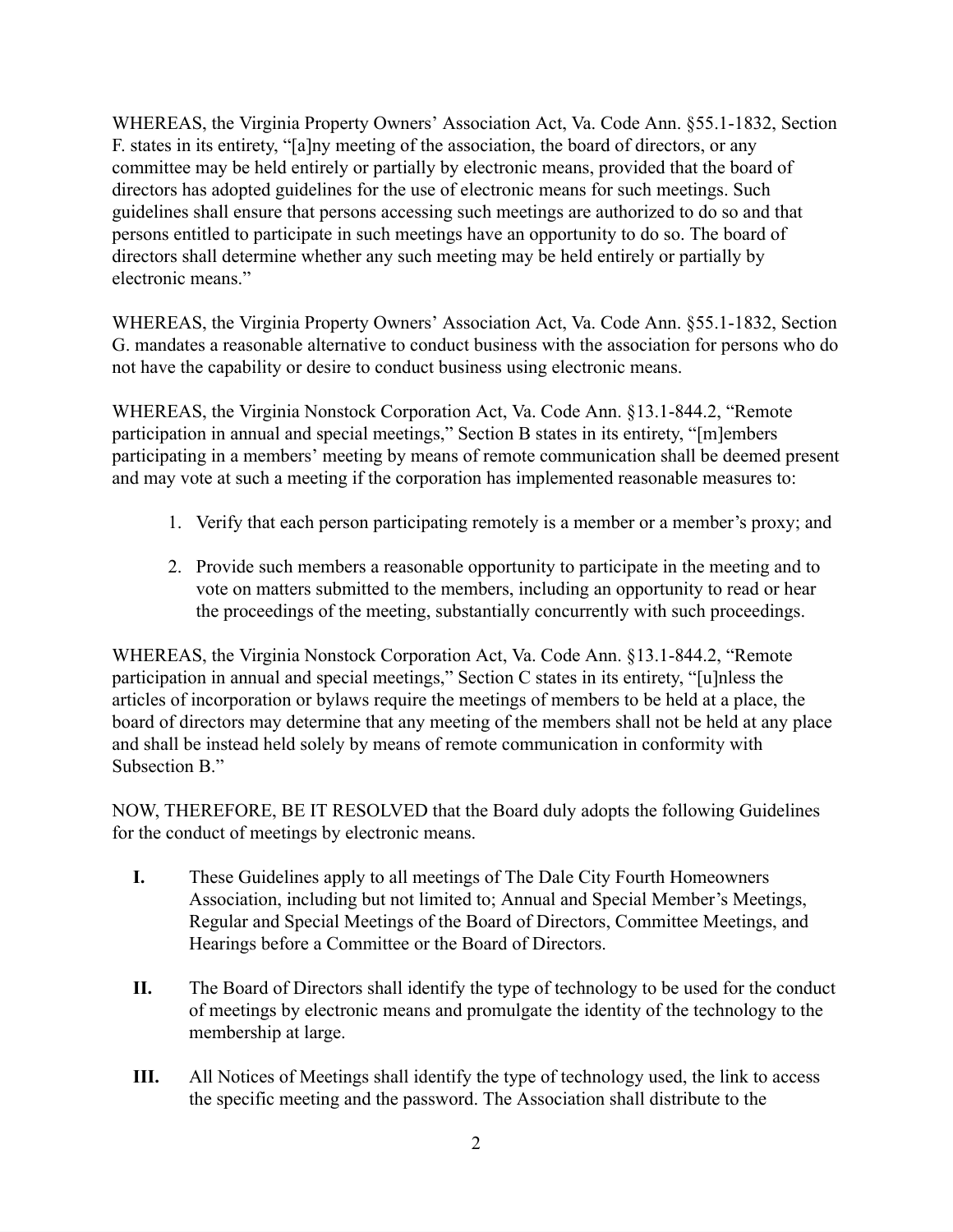membership at large instructions for using the meeting technology, including using a polling function, raising an issue or motion, uploading a document, and communicating. Any changes to the technology shall be promulgated to the membership at large prior to implementation. The Management Agent or a designated representative shall be available to answer questions relating to the use of the electronic meeting technology during normal business hours.

- **IV.** A person participating in a meeting by remote means in which he is able to hear the conversation and communicate (such as Zoom technology) shall be counted as "in-person" for voting and quorum purposes and shall meet the Virginia Nonstock Corporation Act and Virginia Property Owners' Association Act requirements for concurrent participation in the meetings. Members participating through dial-in teleconference means shall be counted as "in-person" for quorum purposes but shall not vote for Directors at an annual meeting as the anonymous requirement is not met. Members participating through a dial-in teleconference can vote for all other matters submitted to the membership at a meeting.
- **V.** The Management Agent will maintain a Master List of members authorized to participate in a meeting by electronic means. Link and password information will be sent via the Notice of Meeting to authorized participants on the Master List. Guest attendees and speakers shall contact the Management Agent at least one (1) business day in advance of a meeting requesting that they be allowed to attend and provided with sign-on information. Association's counsel will be provided relevant meeting sign-on information at least one (1) business day in advance of the meeting.
- **VI.** The Management Agent, the Presiding Officer, or an approved designee shall conduct a verification of all remote participants or their proxies prior to the start of any remotely conducted meeting. Any unauthorized participants will be blocked from remote participation or removed from the remote meeting interface.
- VII. A quorum will be determined once the verification has been completed, with any participant who is accessing the meeting though interactive technology such as Zoom counted for quorum purposes, in addition to those participants physically attending, and those listed by proxy. Absent members, may however, be treated as present for quorum purposes if they have provided an absentee ballot, as verified in advance by the Management Agent.
- VIII. Absentee ballots shall be returned to the Management Agent in two envelopes; an outer envelope with the Member's name and address and a blank inner envelope with the anonymous absentee ballot. The Management Agent shall maintain a ledger of Members submitting an absentee ballot, which shall be used to determine the Member's eligibility to vote by electronic means at a meeting. Absentee ballots will be removed from their envelopes at the meeting and the votes counted in the same manner and time as proxies are counted during the course of the polling.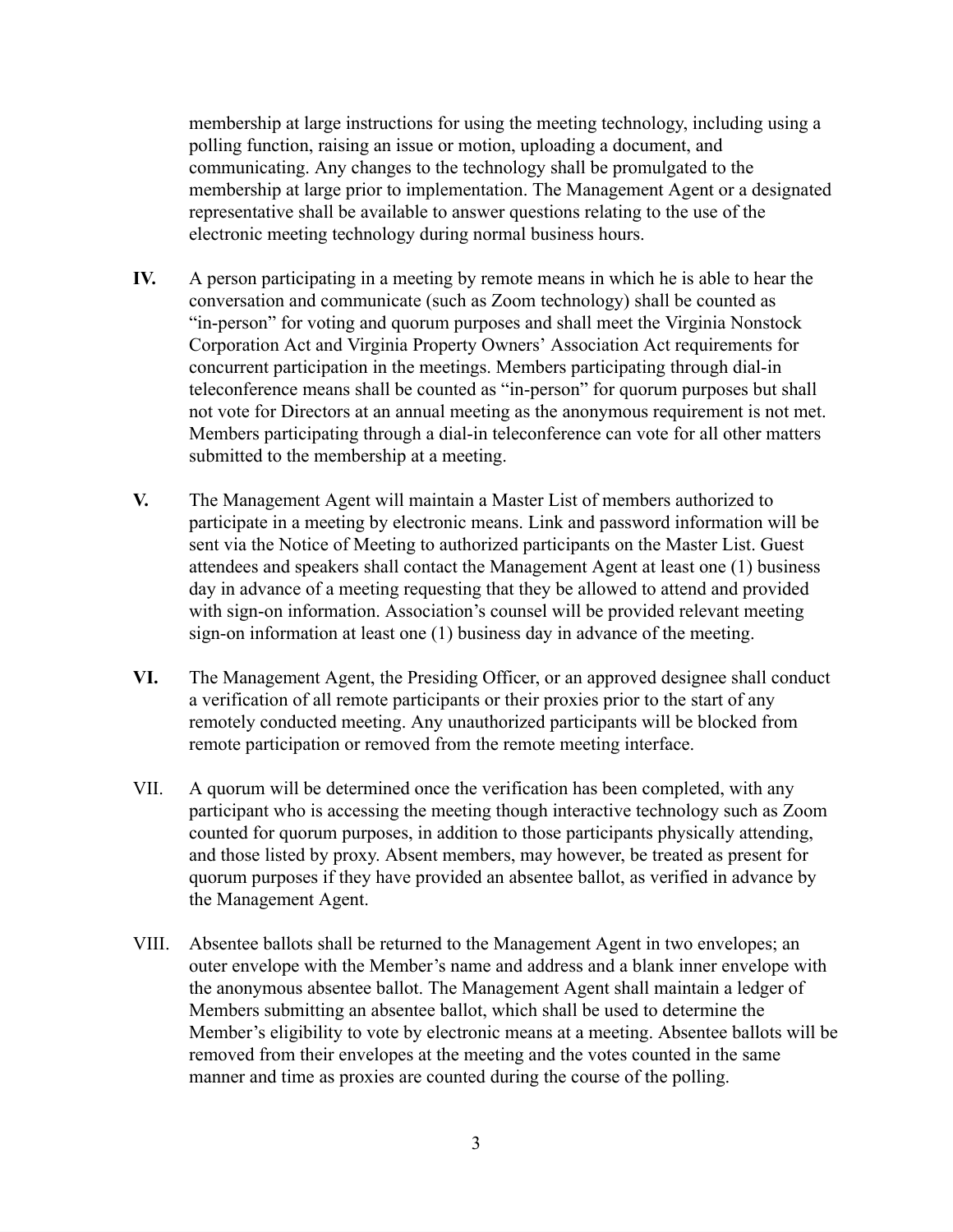- IX. The quorum can only be challenged during its establishment or immediately after the determination has been made that a quorum is present, and any challenges are waived once new business is addressed at the meeting.
- X. If the quorum is successfully challenged, a motion will be made to adjourn the meeting. A majority of the voting members present by person or virtually shall adjourn the meeting by announcement that the meeting has been adjourned.
- **XI.** The election of the Board of Directors will be conducted by technology preserving the member's anonymity and will not consist of an e-mail to the Management Agent which can be traced to the member. Use of technology such as the "polling" function on Zoom-type technologies will be acceptable provided the responses are displayed in real time to all of the participants and are preserved by the Management Agent. A technology that does not display the vote tallies of individual candidates to the participants, or which cannot be saved electronically shall not be used by the Association. Votes taken by alternate means, such as through hand-written ballots shall be verbally announced and added to the final poll tallies. Multiple ballots submitted through alternative means such as electronic polling and an absentee ballot shall be counted as a single illegal vote and not counted, even if the candidates are consistent.
- **XII.** In order to prevent monopolization or abuse of the electronic interface by a single person, a participant's questions and issues will be raised and addressed in time periods not to exceed one (1) minute. Two Public Comment Time Periods will be designated during an annual meeting, the first period not to exceed twenty (20) minutes, and the second, after all agenda items have been addressed, to five (5) minutes. In the event the public comment period passes the time limit, the interface supervisor will mute all participants. Participants will seek recognition or obtain the floor by using applicable technology that indicates they desire to speak.
- XIII. Written motions shall be uploaded into the meeting interface for review by all participants and if less than two paragraphs, read into the record by the participant submitting the motion.
- **XIV.** Members wishing to make a motion shall indicate their intent by selecting either the "hand" tab function or raising their hands where they can be viewed on their individual screen. Seconding shall be solicited after the motion has been stated.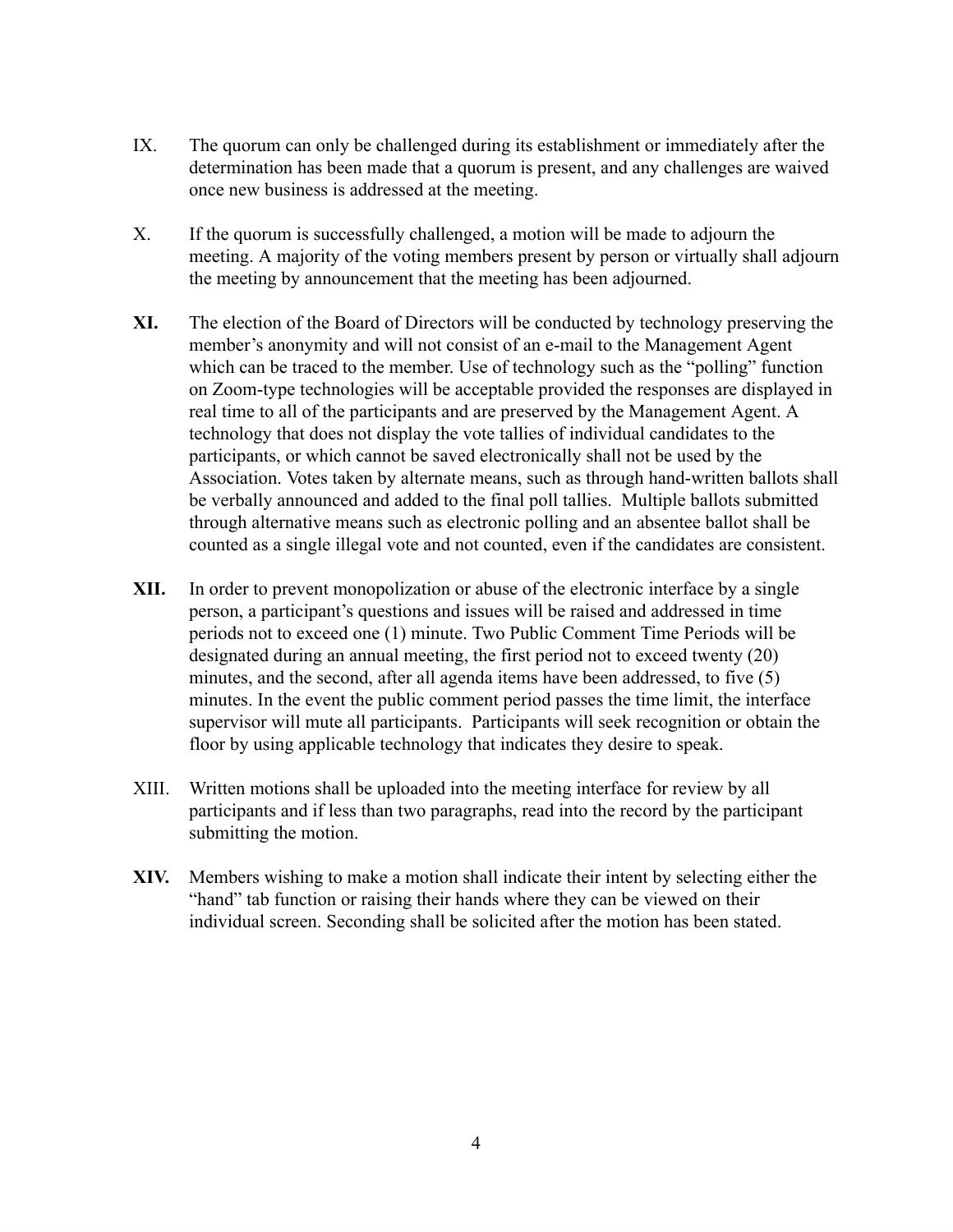- **XV.** Annual and Special Members Meetings shall be conducted both by electronic means and in a physical location and no advance notice will be necessary. In the event that members do not desire to participate in any other meeting by electronic means, such as a board or committee meeting, they will contact the Management Agent at least one month prior to a scheduled meeting, or an alternate period of time designated by the Board of Directors, and the meeting will be conducted partially by electronic means. The Management Agent will provide computer stations, or alternative technology, at the physical location to allow active participation in the meeting by members physically present and a knowledgeable staff member/volunteer to assist the members with their participation.
- **XVI.** The Management Agent, or the appropriate designee, shall record and save the entire meeting on a cloud-based system. The recorded meeting shall be regarded in the same manner as similar written documents and shall be furnished to members pursuant to the conditions of the Virginia Property Owners' Association Act.